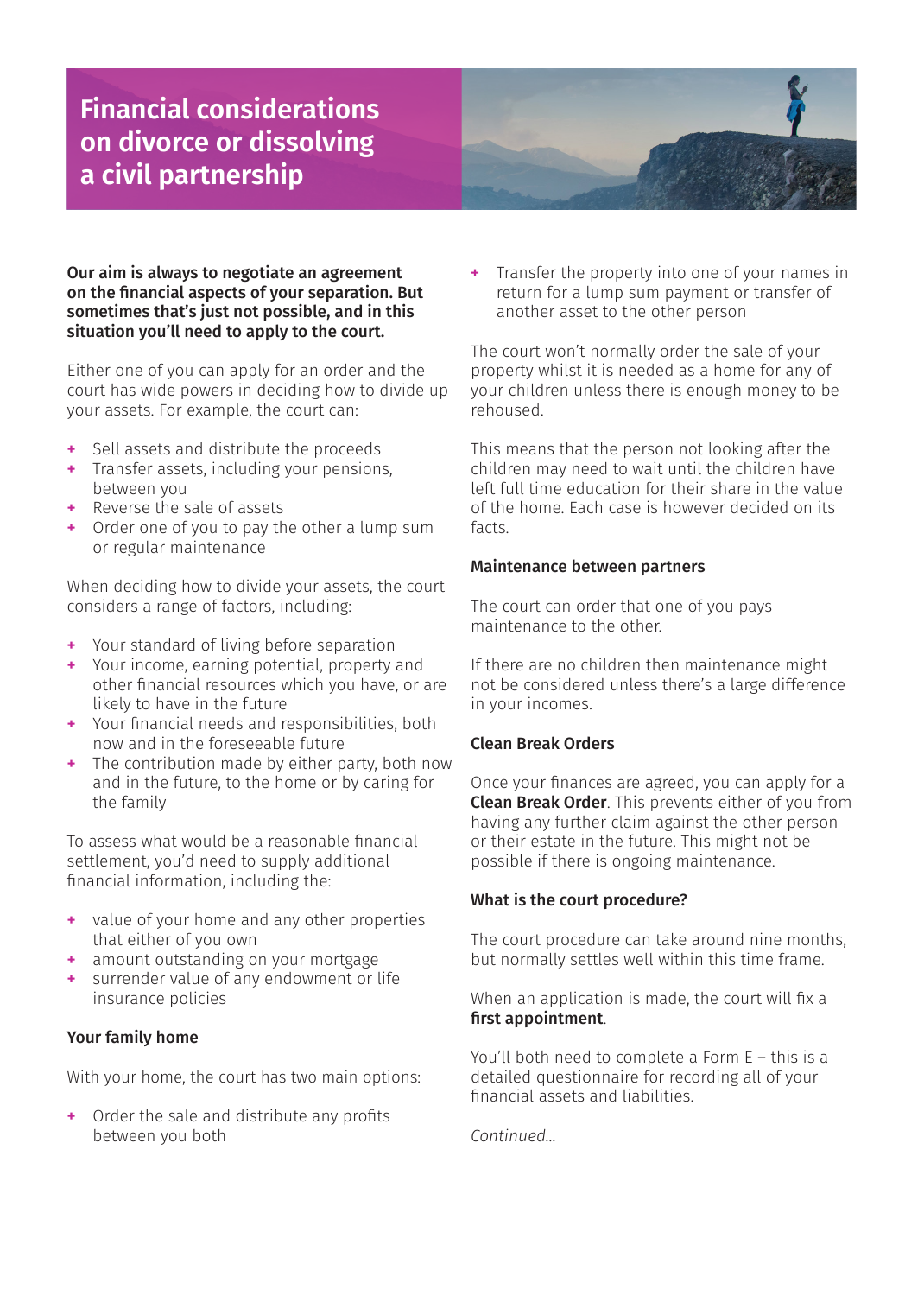Your Form E will be exchanged with your former partner at least 35 days before the first appointment. We'll go through it with you in order to:

- **+** Identify any questions which need to be asked about the financial circumstances disclosed by that Form E
- **+** Determine whether any documents are needed from your partner to support what they are saying about their financial circumstances

#### At the first appointment

The first appointment is conducted with the objective of defining the issues and saving costs. The court may make directions about the valuation of assets, obtaining expert evidence and the evidence that needs to be produced by both parties.

It's also an opportunity for you both to meet at court and try to negotiate a settlement.

If you reach a settlement, the court will make an order there and then.

If a settlement can't be reached, the court will say how the case is to proceed. A date will also be fixed for the Financial Dispute Resolution Hearing, or FDR.

If there were any questions to be answered, or any documents needed, we would serve your partner's solicitors with a questionnaire or a request for documents.

#### The FDR hearing

The FDR is your second opportunity to meet at court and negotiate a settlement.

The judge will often give an indication on the most likely outcome based on the facts available at that time. However it isn't binding and a different judge at the final hearing may come to a different conclusion.

If you're able to negotiate an agreement and the case can be settled at this stage, the court will

make an order immediately. Otherwise a date will be fixed for the final hearing. It is sometimes possible to have the FDR heard at the first appointment.

#### The final hearing

At the final hearing, you'll both set out your proposal for the order you think the court should make. The judge may hear evidence from you both. The court procedure is such to encourage agreement and settlement. Both parties are obliged to be realistic about the financial aspects of divorce and to make realistic offers.

If either party fails to make or accept such realistic offers, they may be penalised by having to pay the cost of proceedings for both sides. These costs can be substantial.

#### Likely timescales

The timetable set is strict and the court has the power to penalise you if you fail to comply with its timescales.

To avoid this we'd advise you to make offers at an appropriate time. Likewise, if an offer is received from the other party, your solicitor will advise you whether you should accept it.

If an offer is made and accepted, in most circumstances it'll be binding on you.

#### What if our property is jointly owned?

If your family home is in joint names, you're both owners and have equal rights to occupy the property.

There are two ways to own property together:

- **+** Tenants in common, or
- **+** Joint tenants

*Continued...*